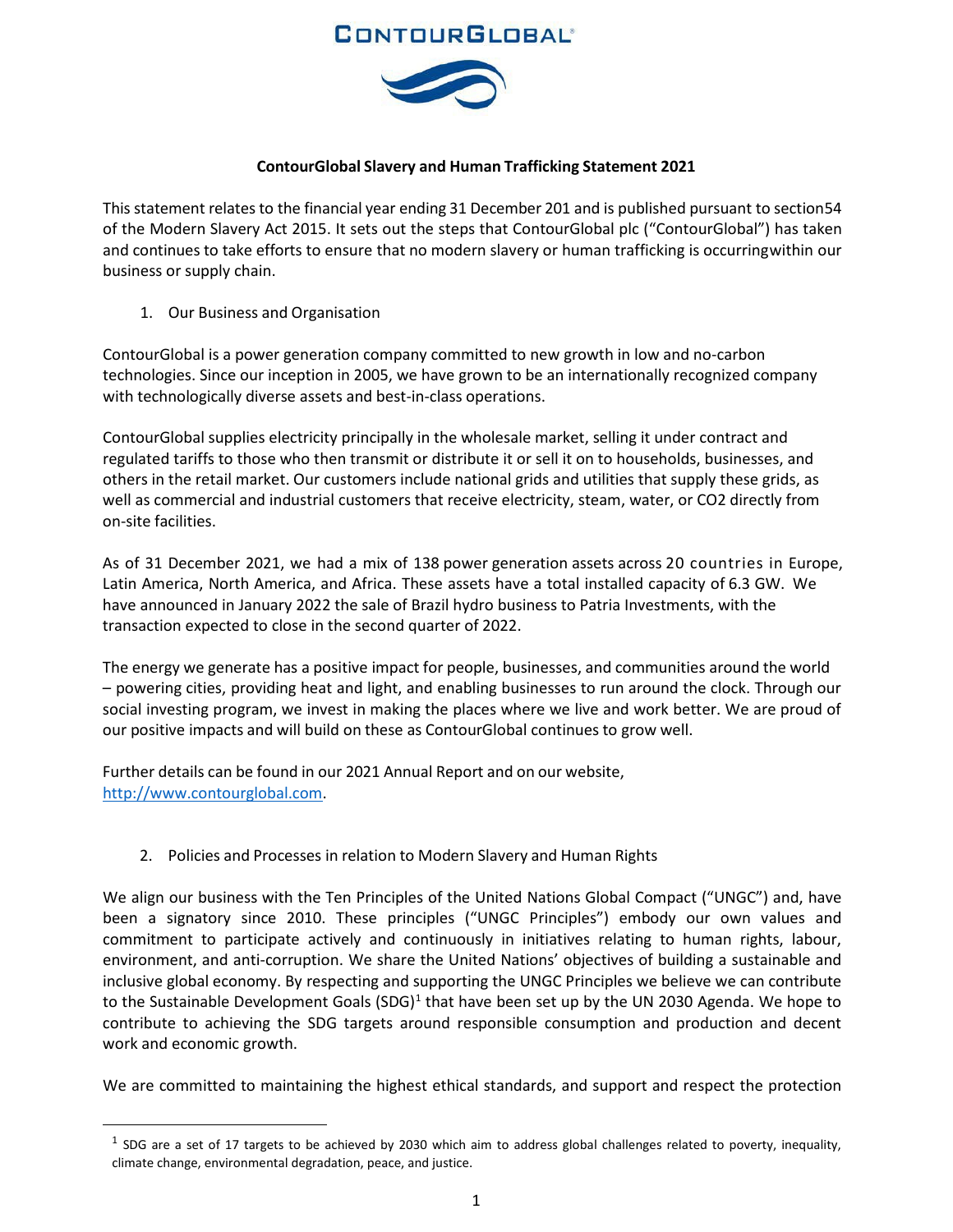## **CONTOURGLOBAL**



of internationally proclaimed human rights. Our commitment to human rights extends to all ContourGlobal employees as well as everyone working on our sites, and indigenous and non-indigenous peoples in our communities. We adhere to international standards in all places where we operate, including the principles contained within the United Nations Universal Declaration of Human Rights, the UNGC Principles, and the United Nations Guiding Principles on Business and Human Rights.

Our Human Rights Policy Statement is communicated to our employees and sets out our commitment to assess human rights risks in our businesses and in our social investments, considering risks related to gender equality, repressive regimes, bribery and corruption, child labour, forced labour, indigenous peoples, non-discrimination, land management, health and safety, trade unions and working conditions. Although the risk of human rights breaches can be high in some countries where we operate, we manage these risks responsibly through our adoption of global standards, training, careful supplier selection, and express contractual requirements in our agreements.

In 2021, we continued to apply the principles contained in our Social Responsibility and Environmental Sustainability Policy, our Social Investment Framework, our Human Rights Policy Statement, our Health and Safety Standards, our revised Code of Business Conduct and Ethics ("Code of Conduct"), and our Supplier Code of Conduct ("Supplier Code"). As discussed further below, we also encourage our employees and business partners to raise any concerns about wrongdoing, or potential breaches of law or policy that theymay have observed through the appropriate channels, either internally or through our third-party hostedEthicsLine (where concerns may be raised anonymously).

Our Compliance function, with oversight from our Audit and Risk Committee, is responsible for ensuring that effective policies and procedures are in place to manage the risk that modern slavery could occur within our business or supply chain.

3. Due Diligence and Supply Chain

We are committed to maintaining the highest ethical standards across our supply chain. We do this, recognizing the critical role our supply chain plays in our business and without compromising quality. All our suppliers must share our commitment. We have spoken in previous modern slavery statements about our Supplier Code, which is aligned with the UNGC Principles, as a foundation for our approach to engagement of suppliers. All our suppliers and service providers must adhere to the terms of the Supplier Code, as a condition to their initial engagement, and must continue to demonstrate compliance throughout the entire engagement lifecycle. We have also adopted a Supply Chain Due Diligence Policy that specifies the steps required to identify and assess supplier risk and creates a risk-based due diligence and approval process for all suppliers.

Additionally, suppliers and service providers must satisfactorily complete our due diligence screening.

ContourGlobal uses the Global Slavery Index to identify countries at higher risk for modern slavery concerns. Continuing efforts from prior years, we continue to use a modern slavery and human rights questionnaire where we determine a supplier presents a higher risk as to slavery and labor rights issues. This includes enquiring as to whether the third party has a policy (or policies) addressing human rights, anti-slavery minimum wage, child labour, and forced or compulsory labour. Where an adequate policy is lacking, we will not engage with the vendor until they take steps to impose policies and procedures that ensure respect of, and compliance with, these various human rights (and will not engage them should they refuse to comply). When working with smaller suppliers we will often offer to assist them with the development of these programs to help improve their compliance.

When faced with projects, such as EPC contracts, that present higher risk, we increase our level of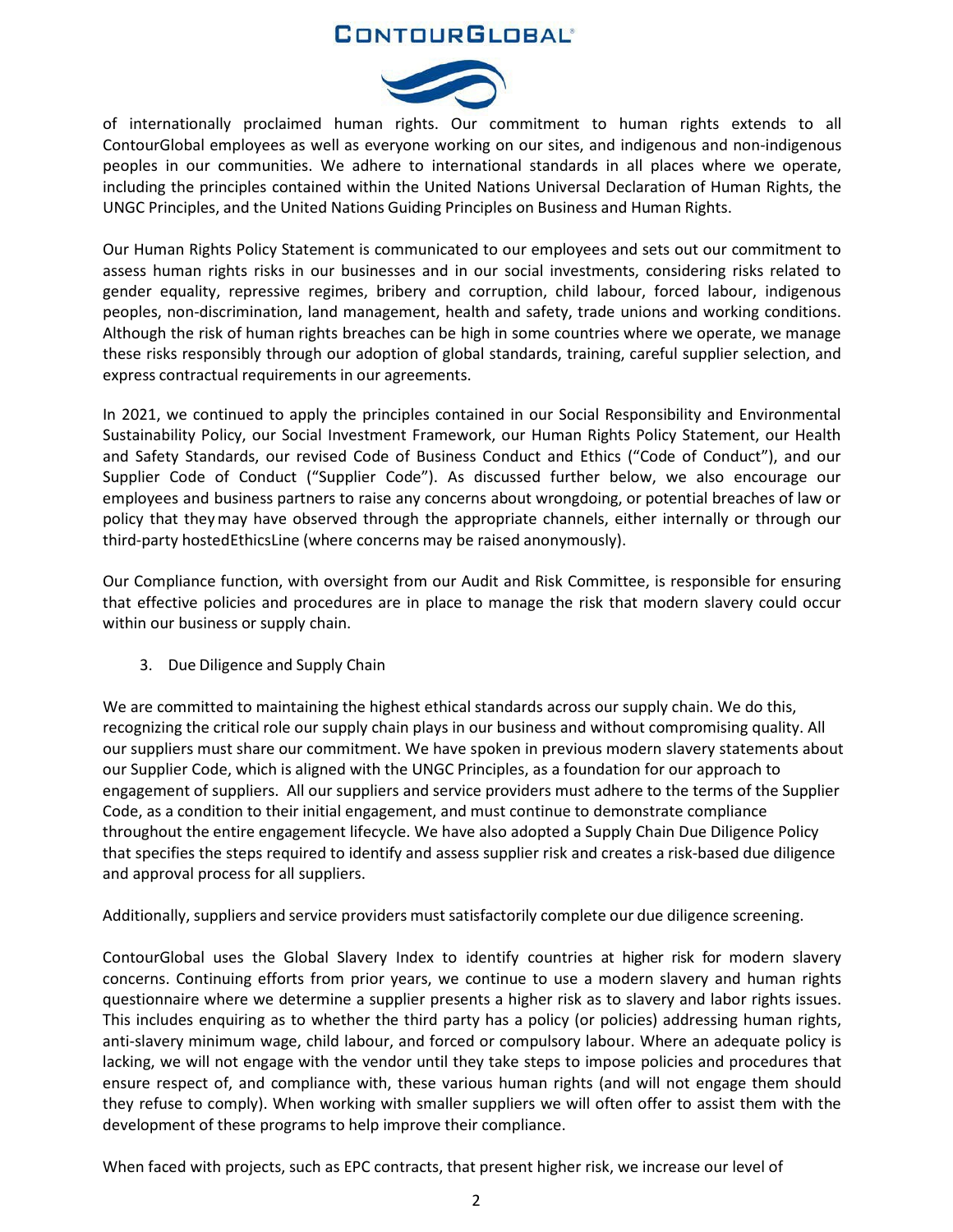# **CONTOURGLOBAL®**



diligence. For example, we will require that sub-suppliers or sub-contractors, undergo our internal due diligence process, as well as imposing higher duties of diligence on the prime contractor. We include contractual provisions that allow us to monitor supplier/contractor behavior, such as enhanced audit rights. In some cases, in the past, we have included incentive provisions in contracts to reward suppliers who maintain strong anti-slavery programs and compliance.

4. Our response to allegations of human rights abuses in solar panels supply chain production in China

ContourGlobal is committed to conducting our business by doing no harm, directly or indirectly, to the communities, vulnerable social categories, employees, or the environment. Part of this commitment is reacting quickly to global developments that could impact how we do business and with whom.

In this regard, ContourGlobal has been closely monitoring information related to alleged human rights abuses against Uyghurs minority in Xinjiang region of China. Reports from multiple sources suggest that this raw material in turn is manufactured into components for photovoltaic solar panels.<sup>[2](#page-2-0)</sup> In 2021 US banned imports from several Chinese raw material and polysilicon manufacturers based on their participation in actions against Uyghurs, however it has not issued sanctions against solar panel suppliers, which purchase polysilicon in the manufacturing process.

CG has conducted a thorough review of all solar panel suppliers to identity suppliers at higher risk for modern slavery violations. Based on this review and embracing the "precautionary principle"<sup>[3](#page-2-1)</sup>, ContourGlobal has stopped all purchases from Xinjiang-origin solar panels for our development projects in Bonaire, Italy, and Slovakia. We have also imposed strict diligence requirements on panel suppliers outside of the region and outside of China (as even non-Chinese panels may include China sourced materials) to assure these supplies are not using Xinjiang based labour. The Company is in process of identifying alternative solar panels suppliers with production facilities outside of China.

5. Concern and Grievance Raising Procedures and Policies

As reported in our previous statements, ContourGlobal maintains an independent whistleblowing channel, our "EthicsLine", enabling both employees and business partners to raise concerns, anonymouslyif they prefer (to the extent permitted under local law). In parallel, employees may also raise concerns internally, to their manager, HR, Legal or Compliance.

Posters advertising the EthicsLine remain permanently affixed in prominent locations throughout our facilities (in the local language of the location). The posters identify human rights violations as a potential concern that employees should be aware of and report. We regularly remind our people of the benefits of raising concerns, as well as our zero-tolerance policy towards any actual or threatened retaliation against anyone raising a concern. Any concerns raised, through the EthicsLine or otherwise, are thoroughly investigated and appropriate action taken.

Additionally, we have formal grievance procedures and whenever issues or concerns are raised by our stakeholders, our commitment is to address and resolve them as efficiently and effectively as possible. We seek to deal with all grievances in a timely manner. Whenever relevant and appropriate, matters arising through this process are shared with senior management.

<span id="page-2-0"></span> $245$  % of world's polysilicon supply comes from Xinjiang region and 30 % from other regions of China.

<span id="page-2-1"></span><sup>&</sup>lt;sup>3</sup> Within the realm of environment, precautionary principle is a notion found in the seventh UN Global Compact principle whereby even in the absence of scientific consensus, a business enterprise should not pursue an action that is suspected to causing harm to the public or the environment.